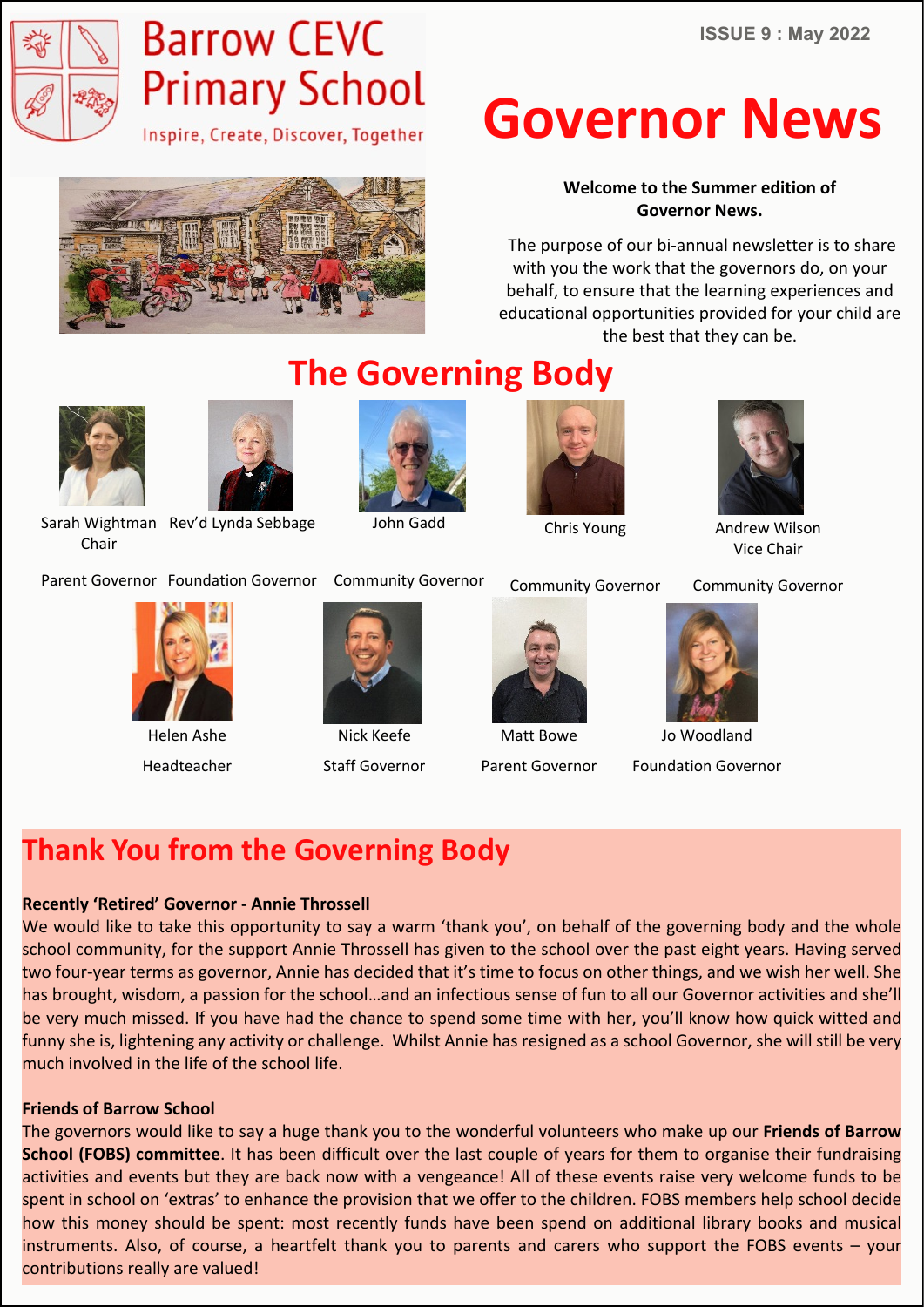## **Governor Recruitment**

We are delighted to welcome 2 new governors to our governing body. Chris Young and John Gadd have both recently joined us as Community Governors. Chris lives locally and teaches at King Edwards school in Bury St Edmunds and has 2 daughters at Barrow. John lives in the village and is a retired secondary school modern languages teacher. We have been impressed with Chris and John's enthusiasm and motivation to work on governance with us at school.

Welcome to them both!

## **Introducing Our New Governor**





**John Gadd - Community Governor**

My name is John Gadd and I am one of the new governors at Barrow school. I worked in secondary schools for over 30 years in Greater Manchester, teaching modern foreign languages, mostly German, to GCSE and A Level. As a member of the school's leadership team, I was involved with staff welfare, development and training and worked with Manchester Metropolitan and Huddersfield Universities in the mentoring of trainee teachers. I can bring an awareness of the elements that go towards making the school a successful and enjoyable learning environment for the pupils at Barrow. I have not been in the area long, but love the contrast between this and the Yorkshire hills where I used to live. It make exploring the villages by bike a lot easier!

### **Governor Monitoring - Spring Term 2022**

It was fantastic to be able to get back into school to complete our governor monitoring last term. We looked at a range of areas – I monitored the teaching of Science on a Learning Walk and Book Study with our Science Lead, Mr Hale, Andrew & John spoke with pupils to get their thoughts and opinions on their PSHE lessons and Chris reviewed some of the provision offered by school for pupils with Special Educational Needs.



We were also joined by pupils from year 6, including the Head Boy, Girl and Deputy Head Girl, at our Full Governing Body meeting. These senior pupils had undertaken some pupils perceptions around behaviour with younger pupils in the school and they shared their finding with us. It was very interesting to hear what they had found out! We feel our 'in-school' monitoring is much more effective and enjoyable - thank you to staff and pupils alike for making us feel so welcome.

**Sarah Wightman - Chair of School Improvement Committee**